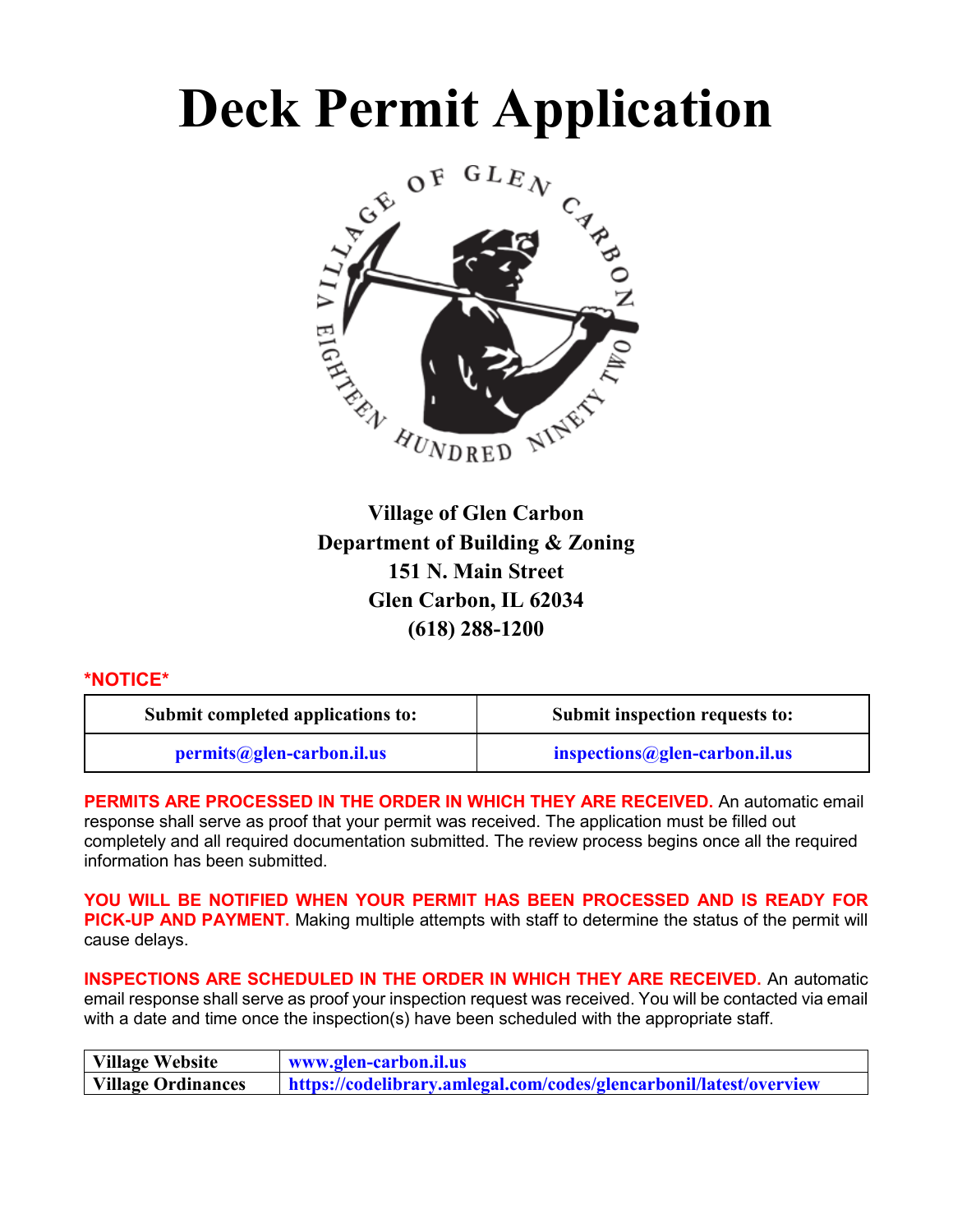

## **Deck Permit Application**

#### **Instructions:**

- 1. Fill out application completely.
- 2. It is the applicant's responsibility to comply with any subdivision covenants and restrictions which may also apply to your proposed construction.
- 3. The following items are required:
	- a. Site Plan
	- b. Framing Plan
	- c. Elevation Plan
- 4. Save the application with plans and/or supporting documents as a **PDF** and submit one (1) copy of the **PDF** document via email to **[permits@glen-carbon.il.us](mailto:permits@glen-carbon.il.us)**

#### **Deck Requirements:**

- 1. Deck setbacks may encroach 48" into the required setbacks.
- 2. Minimum Frost Depth for piers 36".
- 3. Deck posts shall be connected to piers with an approved mounting bracket.
- 4. Framing portions of structure must be 6" above grade.
- 5. A minimum of two lateral deck support brackets are required on all decks that are not free standing.
- 6. ½" carriage bolts with washers and nuts are required to secure the ledger board to the structure when access to underside of the interior floor is available.
	- **The ledger MAY NOT be installed directly over vinyl siding.**
- 7. All nails or fasteners used to secure framing members to treated wood or other material exposed to the exterior shall be of a material approved for exterior exposure and approved for the use intended.
- 8. Joist hangers required on all joists attached to the ledger joist, the outside rim joist, and any cantilever over a beam that exceeds 24".
- 9. Guardrails are required for deck surfaces once a height of 30" or greater is reached.
	- Guardrails shall be 36" high minimum with baluster spacing no greater than 4".
	- Guardrails are required on both sides of stairs once a height of 30" above any surface is reached.
- 10. Handrails shall be 34" to 38" high and parallel to a line touching the front stair nosing.
	- Handrails Maximum grip size shall be 2-5/8". (Residential handrail is required one side only).
	- Handrails and guardrails on open sides of stairways shall have intermediate rails which will not allow the passage of an object 4" in diameter.

#### o **Exception: Triangle formed below guard rail and treads 6" space acceptable.**

- 11. Screened in porches shall have approved guardrails if the walking surface is 30" or greater from any surface below.
- 12. Stair stringers must terminate on a concrete base with 36" minimum landing run (not on dirt or other unstable surfaces).
- 13. Risers should not exceed maximum of 4'' open space.
- 14. Decks may not be located within an easement or closer than five feet 5' to any property line.

#### **Inspections Required:**

Three (3) inspections are required. Submit inspection requests to **[inspections@glen-carbon.il.us](mailto:inspections@glen-carbon.il.us)**

- 1. Pier
- 2. Framing
- 3. Final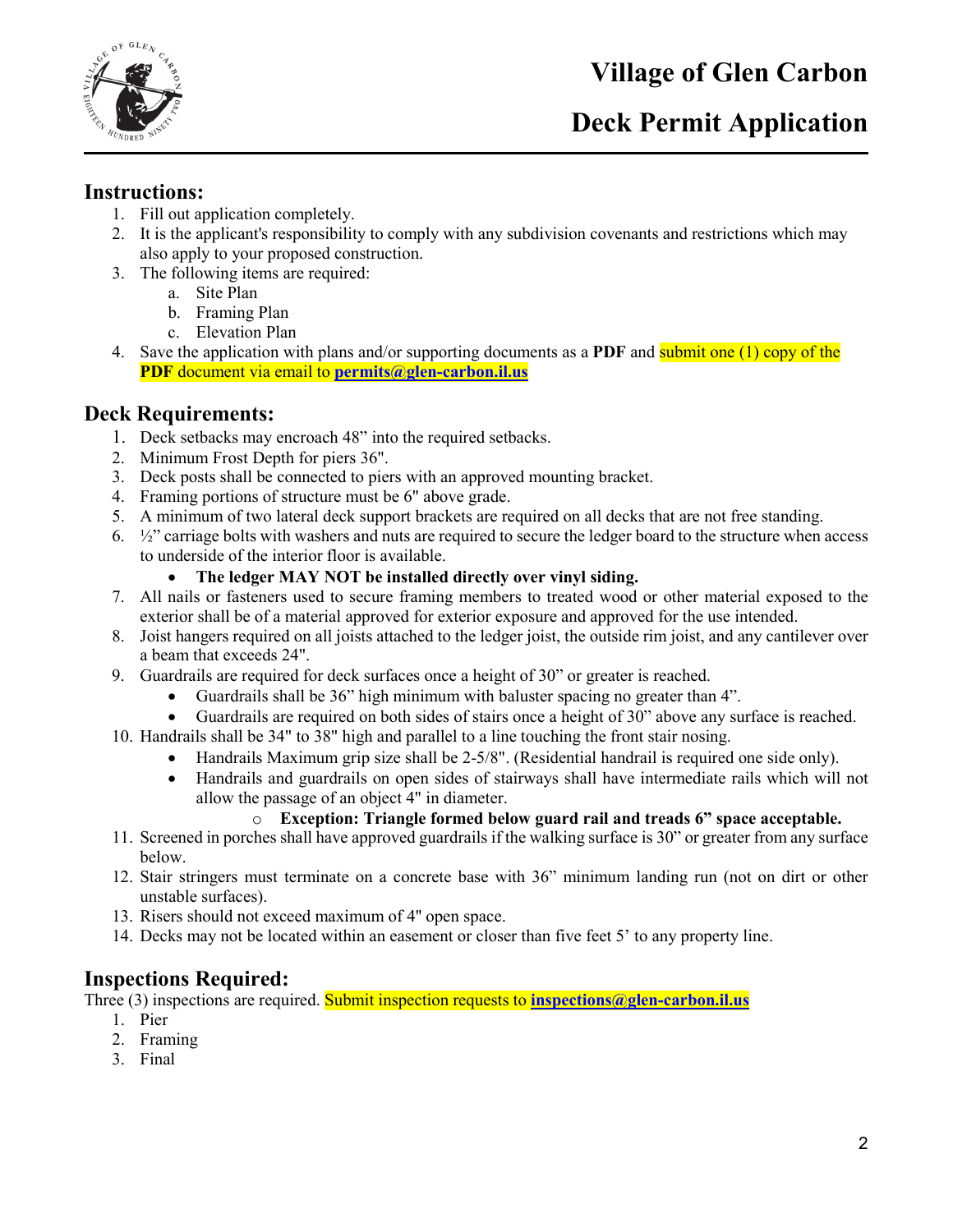

# **Deck Permit Application**

**For office use:**

## **PROPERTY ADDRESS:**

## GLEN CARBON, IL 62034

## **AMOUNT OF IMPROVEMENT:**

\$

## **OWNER INFORMATION:**

| <b>NAME</b>      |  |
|------------------|--|
| <b>ADDRESS</b>   |  |
| <b>TELEPHONE</b> |  |
| EMAIL            |  |

## **APPLICANT INFORMATON:**

(IF DIFFERENT THAN OWNER OR CONTRACTOR):

| <b>NAME</b>      |  |
|------------------|--|
| <b>ADDRESS</b>   |  |
| <b>TELEPHONE</b> |  |
| <b>EMAIL</b>     |  |

## **CONTRACTOR INFORMATION:**

| <b>NAME</b>      |  |
|------------------|--|
| <b>ADDRESS</b>   |  |
| <b>TELEPHONE</b> |  |
| EMAII            |  |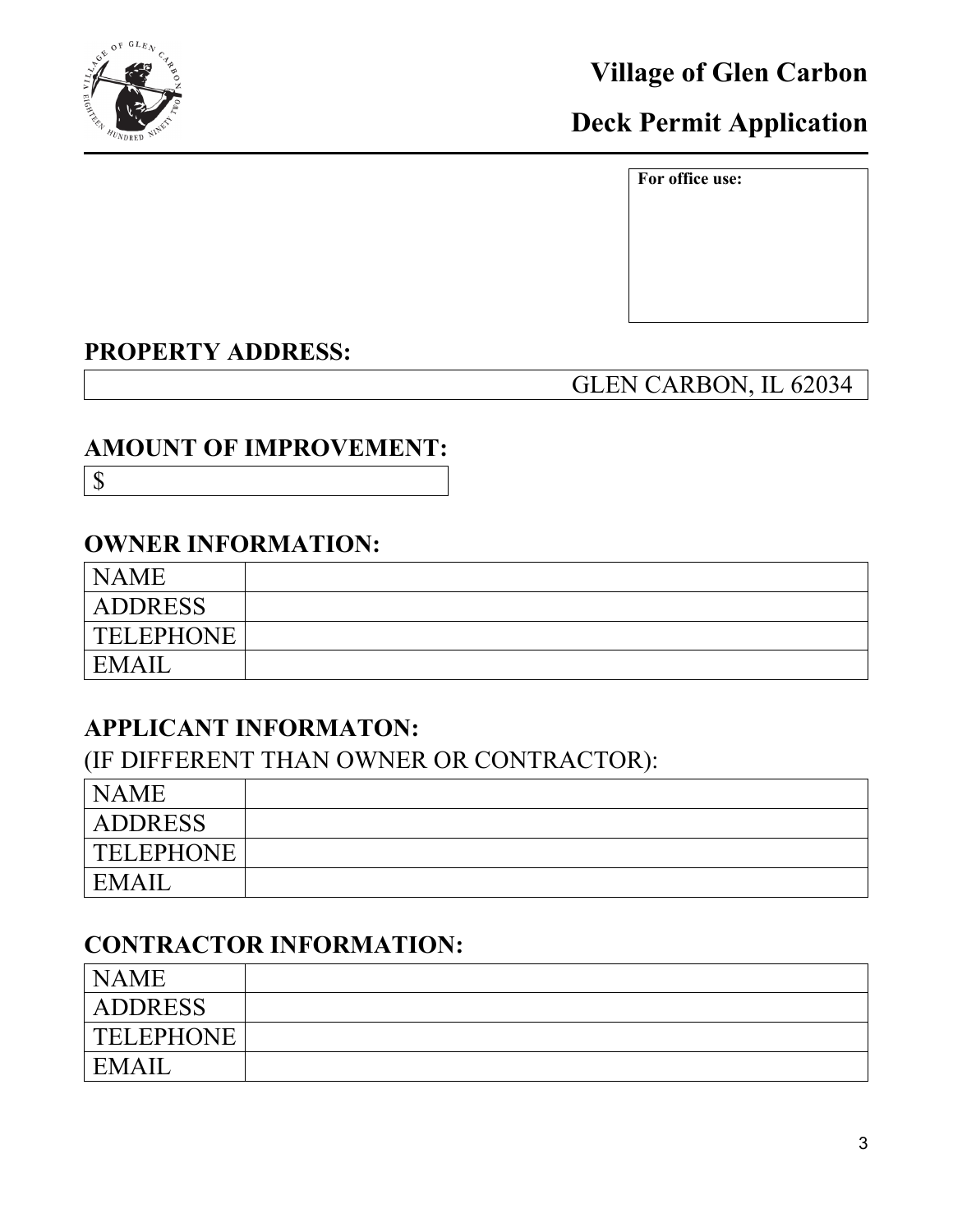

# **Deck Permit Application**

## **Deck Information Sheet:**

| Type of Footing:                   |  |
|------------------------------------|--|
| (Pier minimum size $12"$ x $36"$ ) |  |

| <b>Deck Length:</b>      | <b>Deck Width:</b>     | <b>Deck Height:</b>                     |  |
|--------------------------|------------------------|-----------------------------------------|--|
| Post Type:               | <b>Post Size:</b>      | Post<br><b>Material/Species:</b>        |  |
| <b>Girder/Beam Type:</b> | <b>Beam Size:</b>      | <b>Beam</b><br><b>Material/Species:</b> |  |
| <b>Joist Type:</b>       | <b>Joist Size:</b>     | <b>Joist Span:</b>                      |  |
| <b>Decking Type:</b>     | <b>Decking Size:</b>   | <b>Decking Span:</b>                    |  |
| <b>Stringer Type:</b>    | <b>Stringer Size:</b>  | <b>Tread Type:</b>                      |  |
| <b>Tread Size:</b>       | <b>Guardrail Type:</b> | <b>Baluster Type:</b>                   |  |
| Other relevant info:     |                        |                                         |  |
|                          |                        |                                         |  |
|                          |                        |                                         |  |
|                          |                        |                                         |  |
|                          |                        |                                         |  |
|                          |                        |                                         |  |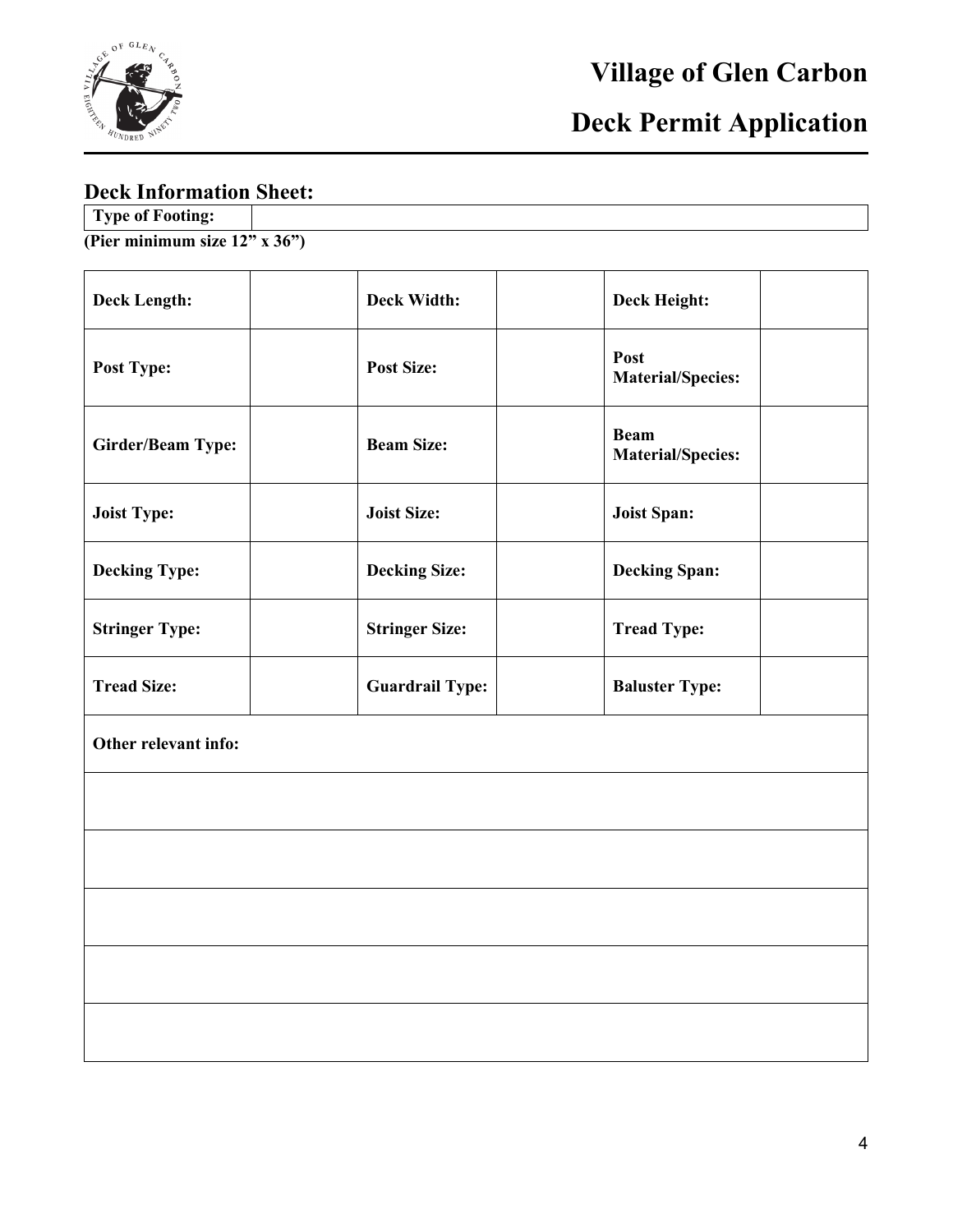

## **Deck Permit Application**

#### **Site Plan:**

- 1. Draw **ENTIRE** lot and show its dimensions and property lines. Show location of easements.
- 2. Show location of all building and accessory structures, distances between them and include their dimensions.
- 3. Show adjacent streets and include road names.
- 4. Indicate location and dimensions of the proposed deck and the distance between any structures and from the lot lines.
- 5. Include North arrow.

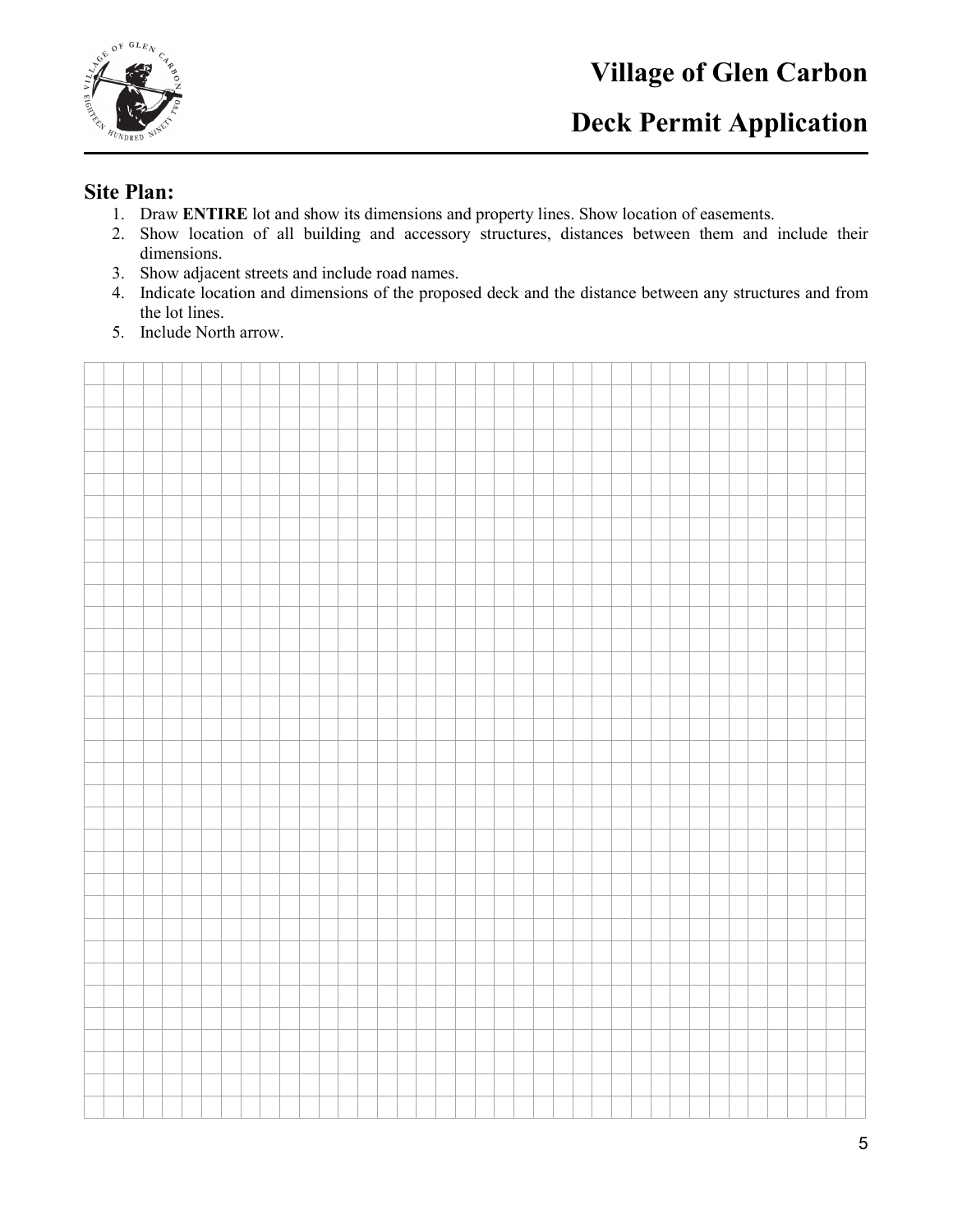

# **Deck Permit Application**

#### **Framing Plan:**

Draw a complete framing plan including overall dimensions and lumber sizing.

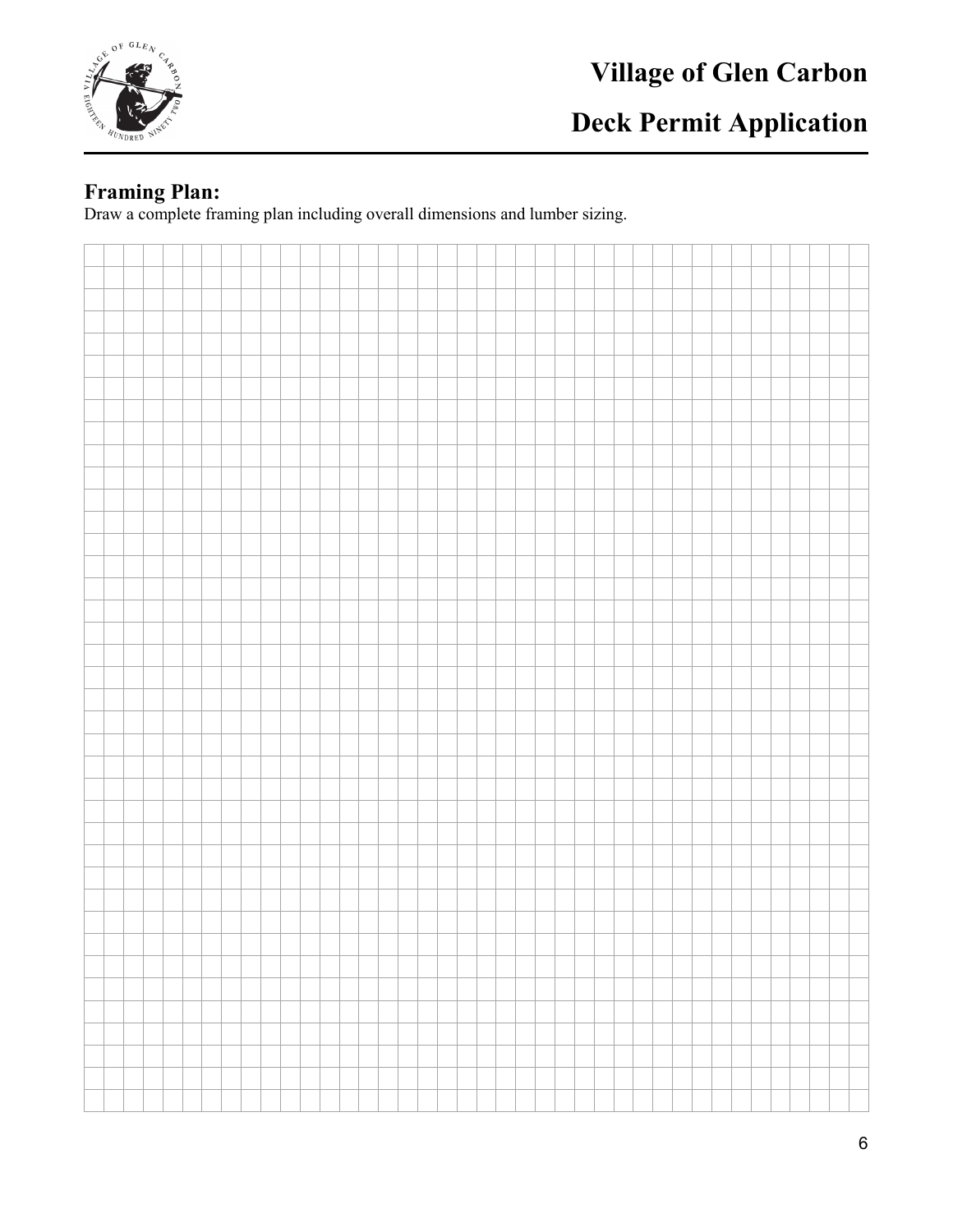

# **Deck Permit Application**

#### **Elevation Plan:**

Draw a complete side and front elevation plan, include post/beam, pier, stair, landing(s), handrails, and ledger fastening/flashing details.

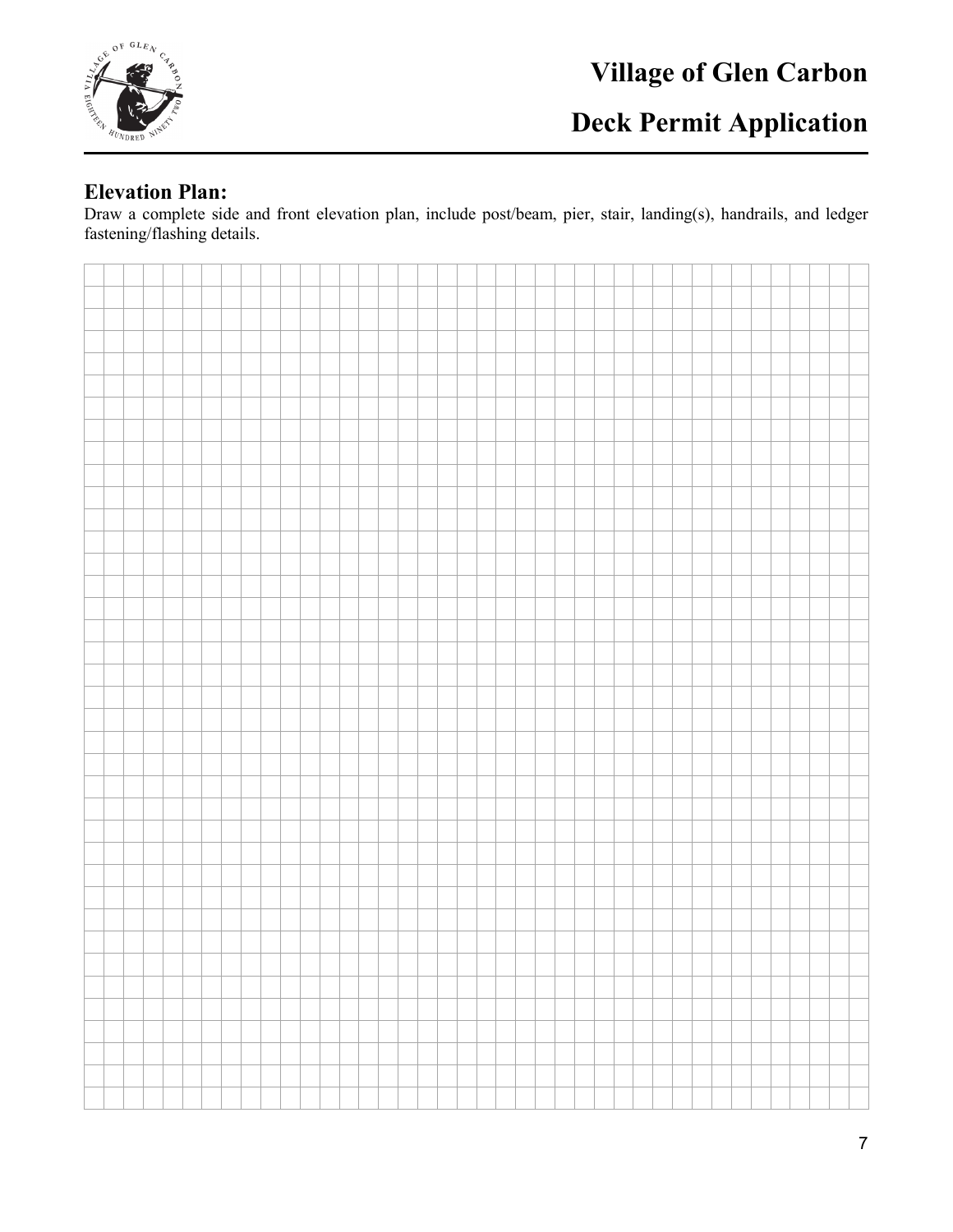

# **Deck Permit Application**

### **Additional Details:**

Draw stair, handrail, beam, and/or post details as applicable.